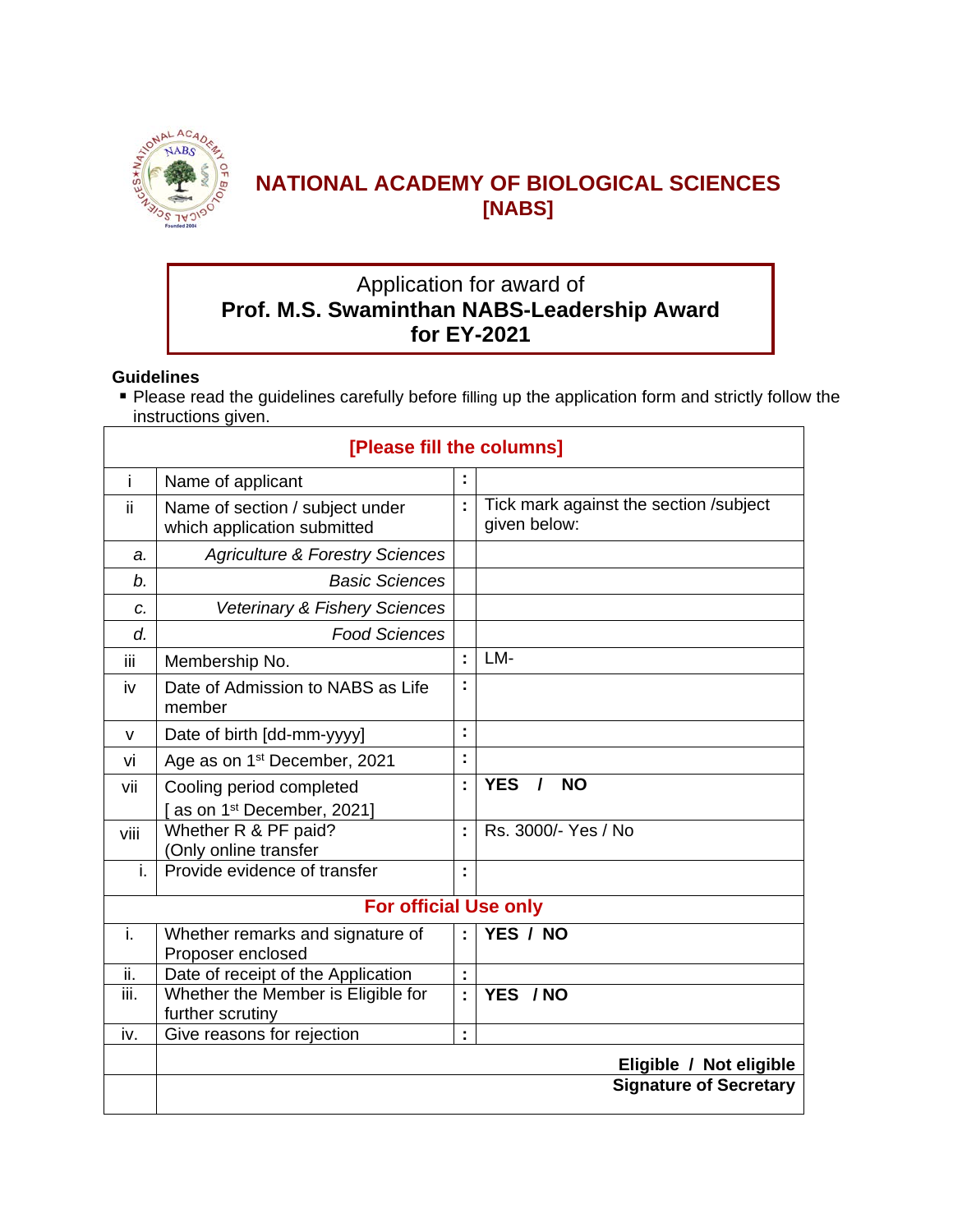## PART - I

## Nomination Proposal

- **Part- I: Should be filled, signed and sent along with application**
- **Without Part-I, application will not be considered for evaluation.**

| 1. | Name of the applicant<br>(in BLOCK LETTERS)         |    |                                                                                                                              |
|----|-----------------------------------------------------|----|------------------------------------------------------------------------------------------------------------------------------|
| 2. | Name of the section<br>(Tick mark the section)      | ÷. | <b>Agriculture &amp; Forestry Sciences</b><br><b>Basic Sciences</b><br>Veterinary & Fishery Sciences<br><b>Food Sciences</b> |
| 3. | <b>Mention Specialization</b>                       |    |                                                                                                                              |
| 4. | Membership of NABS<br>(give the membership number)  |    |                                                                                                                              |
| 5. | a. Name of the Proposer                             |    |                                                                                                                              |
|    | b. Address                                          |    |                                                                                                                              |
|    | c. Brief remarks about the<br>nominee's suitability |    |                                                                                                                              |
|    |                                                     |    |                                                                                                                              |
|    |                                                     |    | Signature of Proposer:                                                                                                       |
|    |                                                     |    | Date:                                                                                                                        |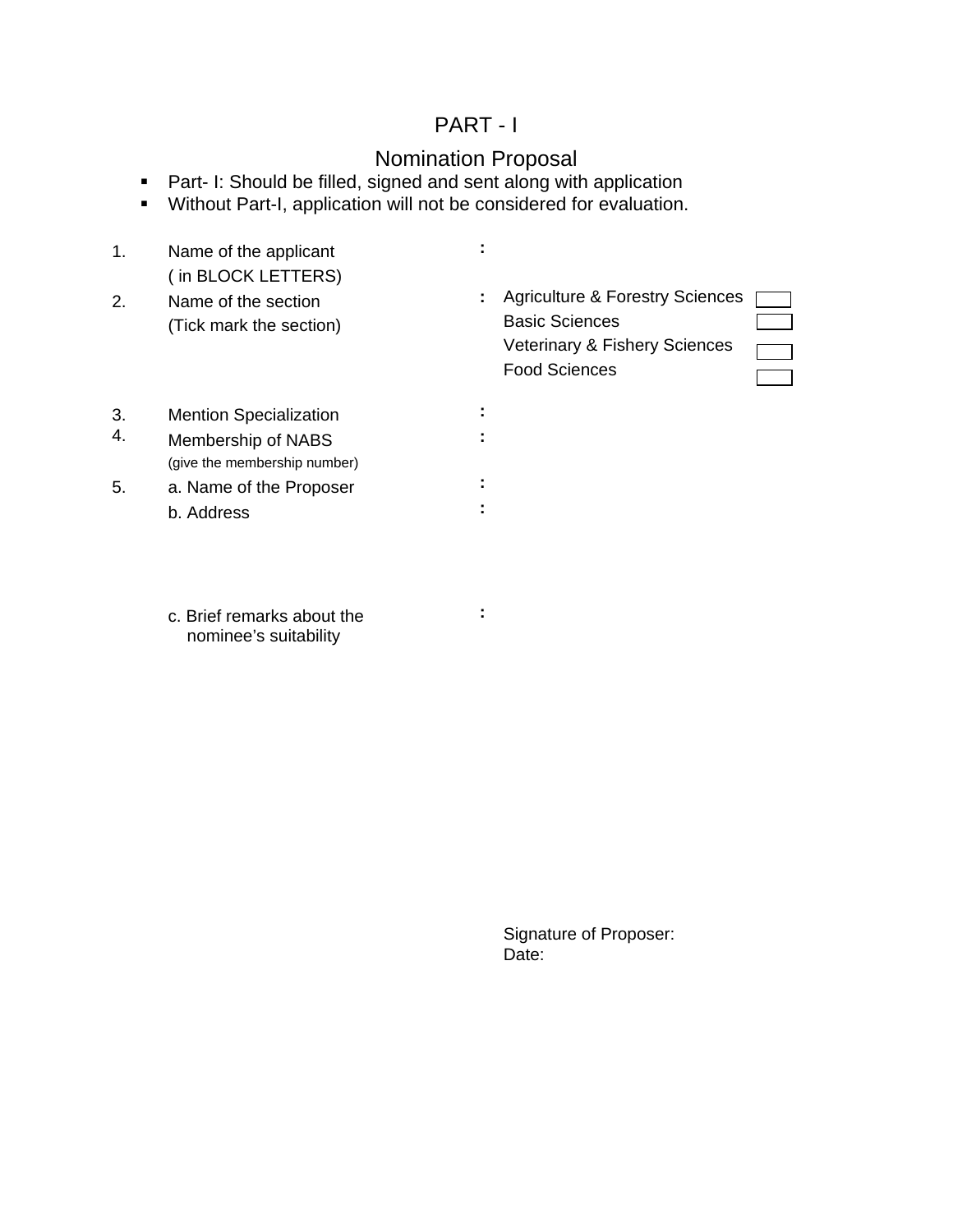# PART- II Application for Award of Prof. M.S. Swaminathan NABS- Leadership Award-2021

 $\mathbf{I}$ 

|    | AND NALACADES                                        | Fix your recent PP<br>size color<br>photograph<br>without your<br>signature |  |
|----|------------------------------------------------------|-----------------------------------------------------------------------------|--|
| 1. | Name of applicant                                    |                                                                             |  |
| 2. | (in BLOCK LETTERS)<br>Name of Father / Husband       |                                                                             |  |
| 3. | Gender                                               |                                                                             |  |
|    | (tick mark)                                          | <b>Male</b><br>Female                                                       |  |
| 4. | Date of birth                                        |                                                                             |  |
|    | (DD-MM-YYYY)                                         |                                                                             |  |
| 5. | Age<br>(Completed years as on<br>1st December, 2021) |                                                                             |  |
| 6. | <b>Name of Section</b>                               | <b>Agricultural Sciences &amp; Forestry</b>                                 |  |
|    | <b>Tick mark the section</b>                         | <b>Basic Sciences</b>                                                       |  |
|    |                                                      | Veterinary & Fisheries                                                      |  |
|    |                                                      | <b>Food Science</b>                                                         |  |
| 7. | <b>Field of specialization</b>                       |                                                                             |  |
|    | Present position                                     |                                                                             |  |
|    | Address (Official)                                   |                                                                             |  |
|    | Phone with STD code                                  |                                                                             |  |
|    | Mobile No.                                           |                                                                             |  |
|    | E-mail                                               |                                                                             |  |
| ၓ. | <b>Address (Residence)</b>                           |                                                                             |  |
|    | Phone with STD code                                  |                                                                             |  |
|    | Mobile No.                                           |                                                                             |  |
|    | $E$ -mail                                            |                                                                             |  |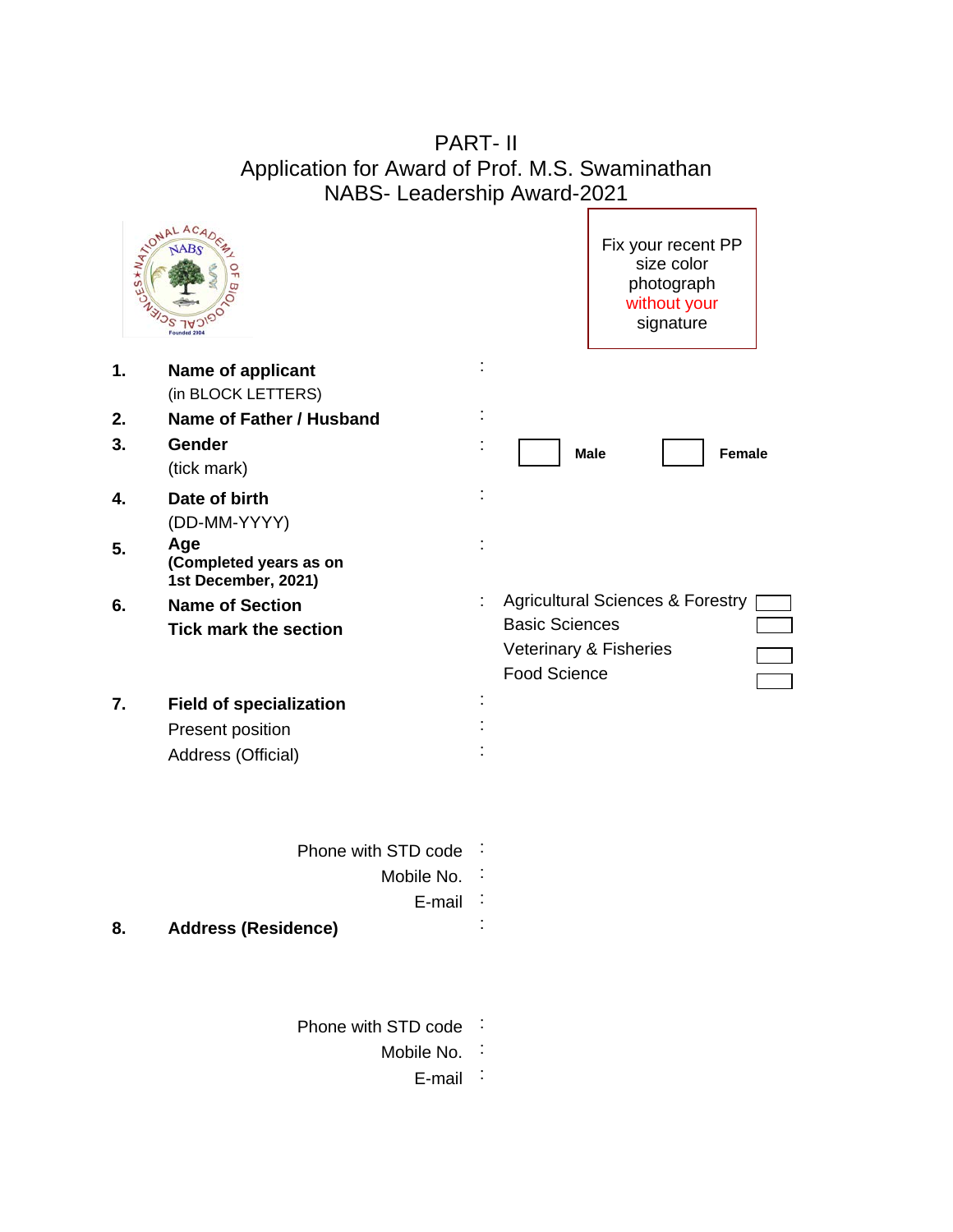|               | <b>Academic qualifications</b>  |  |  |                     |
|---------------|---------------------------------|--|--|---------------------|
| <b>Degree</b> | <b>University / Institution</b> |  |  | Distinction, if any |
|               |                                 |  |  |                     |
|               |                                 |  |  |                     |
|               |                                 |  |  |                     |

| 10 | Academic career and positions occupied [top position first] |                              |                             |             |  |  |  |  |
|----|-------------------------------------------------------------|------------------------------|-----------------------------|-------------|--|--|--|--|
|    | No.                                                         | <b>Designation /Position</b> | Period /<br><b>Duration</b> | Institution |  |  |  |  |
|    |                                                             |                              |                             |             |  |  |  |  |
|    |                                                             |                              |                             |             |  |  |  |  |
|    |                                                             |                              |                             |             |  |  |  |  |
|    |                                                             |                              |                             |             |  |  |  |  |

# **PART- III**

# **[Accomplishments]**

Kindly read the guidelines before filling these columns

|       | Leadership in his/ her respective domain of experience<br>[Individual National and International grants / funds to improve research and<br>technology]<br><b>PROVIDE PAGE NUMBER OF EVIDENCE:</b> |  |  |  |  |  |  |
|-------|---------------------------------------------------------------------------------------------------------------------------------------------------------------------------------------------------|--|--|--|--|--|--|
| No.   | <b>Duration</b><br>Title of project<br><b>Funding agency</b><br>Amount of<br><b>Funding</b><br>of project<br>(Rs. in lakhs)                                                                       |  |  |  |  |  |  |
|       |                                                                                                                                                                                                   |  |  |  |  |  |  |
| <br>п |                                                                                                                                                                                                   |  |  |  |  |  |  |
|       |                                                                                                                                                                                                   |  |  |  |  |  |  |

| Publications in peer reviewed journals [10 papers]<br>2. |                                                                                          |                       |                                 |                          |  |  |  |
|----------------------------------------------------------|------------------------------------------------------------------------------------------|-----------------------|---------------------------------|--------------------------|--|--|--|
| SI.<br>No.                                               | Publications (Authors' names, title, journal,<br>volume, page nos., year of publication) | <b>NAAS</b><br>rating | <b>SNIP/IF</b><br><b>SCOPUS</b> | <b>SNIP/IF</b><br>by ISI |  |  |  |
|                                                          |                                                                                          |                       |                                 |                          |  |  |  |
|                                                          |                                                                                          |                       |                                 |                          |  |  |  |
|                                                          |                                                                                          |                       |                                 |                          |  |  |  |
|                                                          |                                                                                          |                       |                                 |                          |  |  |  |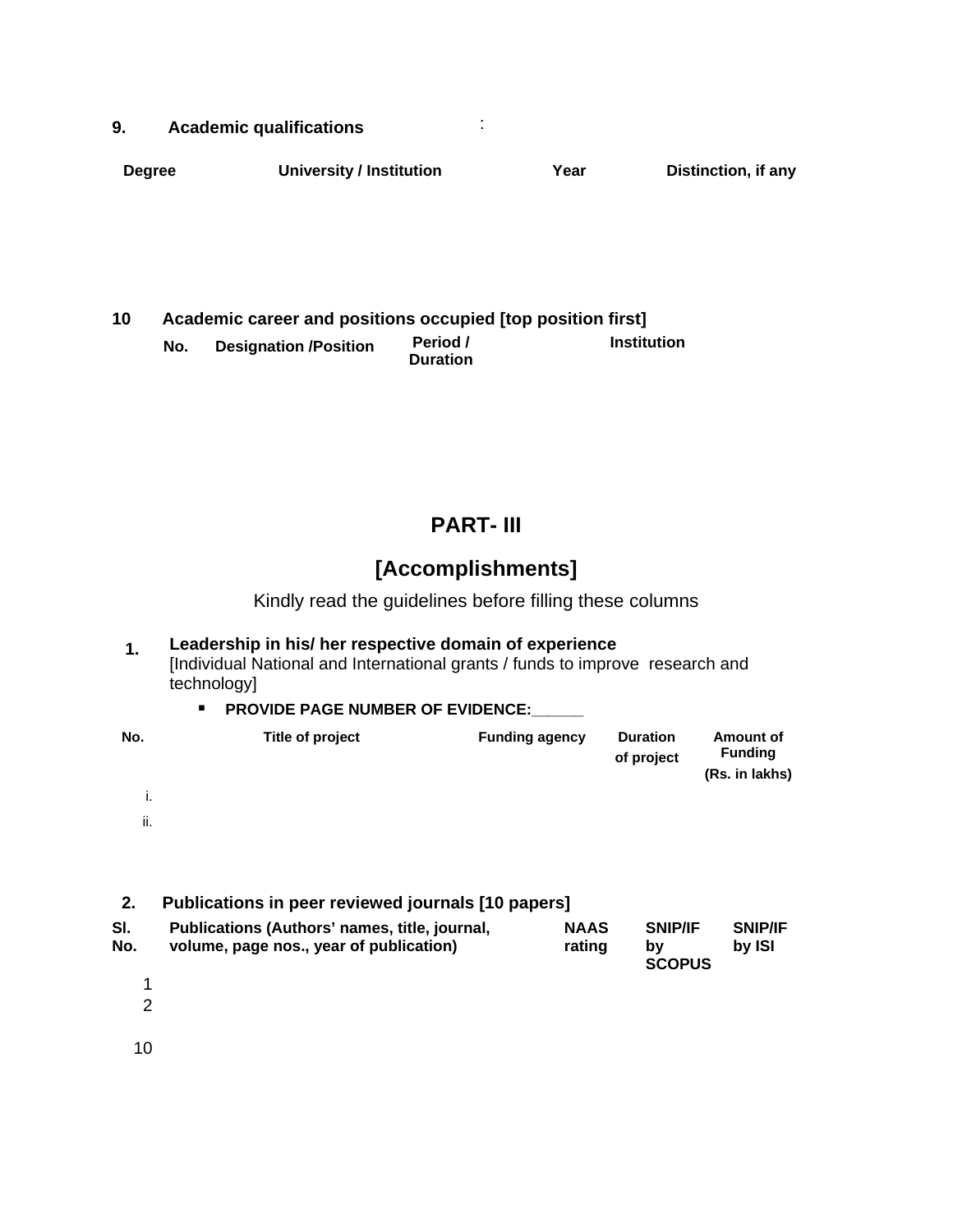| 3. Number of Ph.D. / Post-Doc fellows trained<br><b>PROVIDE PAGE NUMBER OF EVIDENCE:</b> |                        |                           |                                      |  |  |  |  |
|------------------------------------------------------------------------------------------|------------------------|---------------------------|--------------------------------------|--|--|--|--|
| No.                                                                                      | <b>Title of Thesis</b> | <b>Name of University</b> | Year of submission<br>degree awarded |  |  |  |  |
|                                                                                          |                        |                           |                                      |  |  |  |  |
|                                                                                          |                        |                           |                                      |  |  |  |  |

- **4.** Evidence for h-index from Web of Science/Google scholar/Scopus
- **5**. Evidence for Teaching subjects in UG, PG, and PhD programs (list of subjects, years taught, Teaching awards from reputed institutions/societies)

| 6.  | Number of Books published<br><b>PROVIDE PAGE NUMBER OF EVIDENCE:</b><br>п. |           |                        |                               |                                                        |
|-----|----------------------------------------------------------------------------|-----------|------------------------|-------------------------------|--------------------------------------------------------|
| No. | Title of book                                                              | Author(s) | No. of<br><b>Pages</b> | Year of<br><b>Publication</b> | <b>ISBN Number &amp;</b><br><b>Publisher's</b><br>name |
|     | 6.1. Number of books published by sole author (National /Internationsl)    |           |                        |                               |                                                        |
|     |                                                                            |           |                        |                               |                                                        |
|     | 6.2.   Number of books published Edited books (National /International)    |           |                        |                               |                                                        |
|     |                                                                            |           |                        |                               |                                                        |
|     |                                                                            |           |                        |                               |                                                        |

**7. Leadership in the Institution of employment PROVIDE PAGE NUMBER OF EVIDENCE:** 

| 7.1. Infrastructures developed                                                                                         |
|------------------------------------------------------------------------------------------------------------------------|
| Laboratory /creation of Library / digital library / Field Labs [Give details with funding / source<br>of funding etc.] |
|                                                                                                                        |
|                                                                                                                        |
| 7.2. Depeth of funding other than the above- specify with details of funding / source of funding etc                   |
|                                                                                                                        |
|                                                                                                                        |

........................

| 8. Leadership in the Profession                          |
|----------------------------------------------------------|
| Give details of nature of training, duration and purpose |
| ■ PROVIDE PAGE NUMBER OF EVIDENCE:                       |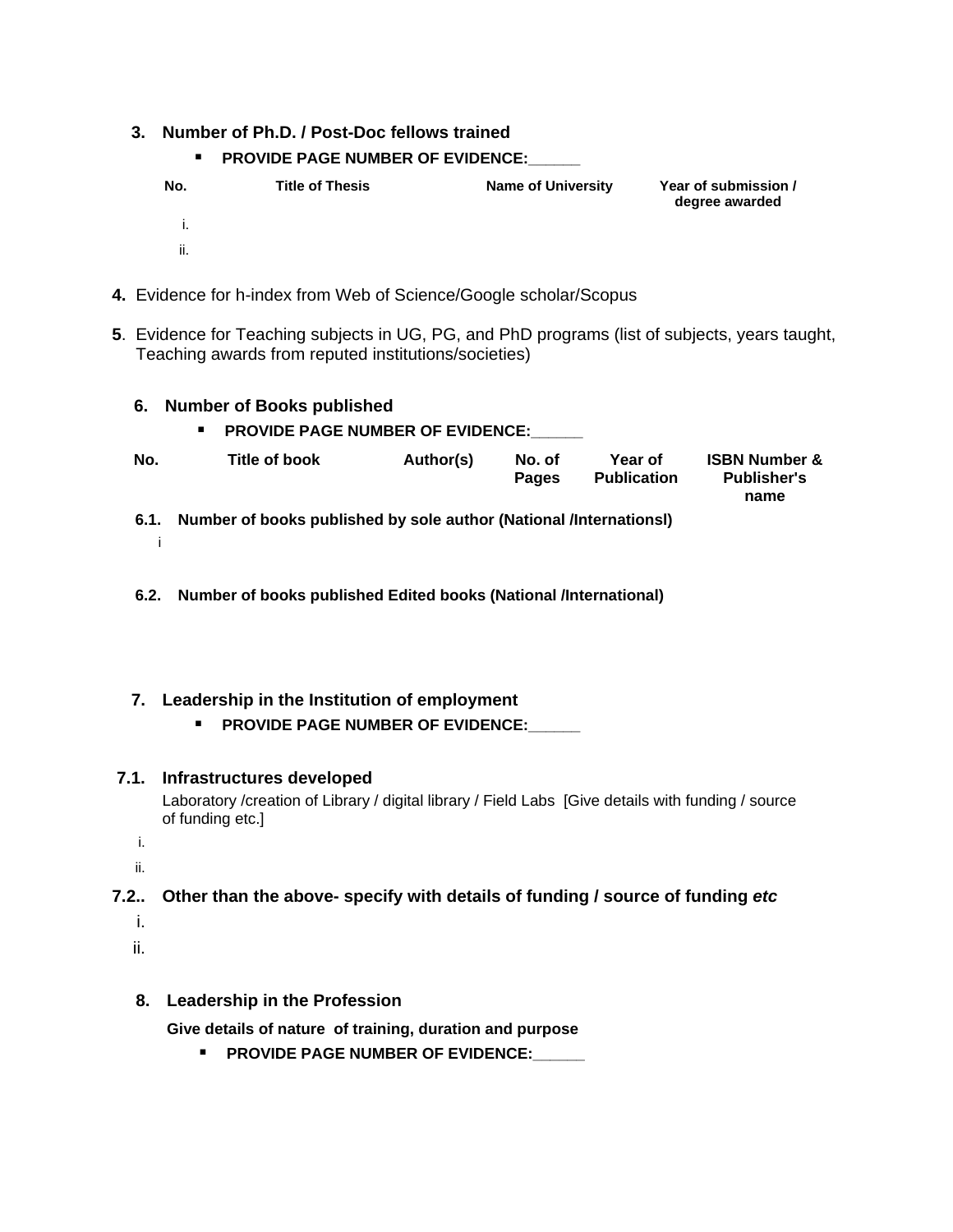| 8.1. National trainings in his field of specialization                              |                 |                      |                |  |  |
|-------------------------------------------------------------------------------------|-----------------|----------------------|----------------|--|--|
| Name of the training                                                                | <b>Duration</b> | <b>Beneficiaries</b> | <b>Remarks</b> |  |  |
|                                                                                     |                 |                      |                |  |  |
|                                                                                     |                 |                      |                |  |  |
| 8.2. National trainings in his field of specialization                              |                 |                      |                |  |  |
|                                                                                     |                 |                      |                |  |  |
|                                                                                     |                 |                      |                |  |  |
| 8.3. National /International Congress/ Conferences                                  |                 |                      |                |  |  |
|                                                                                     |                 |                      |                |  |  |
|                                                                                     |                 |                      |                |  |  |
| 8.4. Vocational trainings organized                                                 |                 |                      |                |  |  |
|                                                                                     |                 |                      |                |  |  |
|                                                                                     |                 |                      |                |  |  |
| 8.5. Summer Courses for Teachers                                                    |                 |                      |                |  |  |
|                                                                                     |                 |                      |                |  |  |
|                                                                                     |                 |                      |                |  |  |
| 8.6. Transfer of knowledge into product or technology (patent/product<br>developed) |                 |                      |                |  |  |
| Name of the technology                                                              |                 | Impact               |                |  |  |
|                                                                                     |                 |                      |                |  |  |

### **Declaration by the Applicant**

### **I declare that**

- The particulars given above are true and correct to the best of my knowledge.
- No vigilance / disciplinary cases are pending against me.
- I am a Life Member of National Academy of Biological Sciences [16] Life Member Member Assets and completed SIX months of cooling period as on 1st December, 2021.
- **That I will abide by the decisions of Technical Review Committee of NABS. Note:** If Life Membership Number is not available, indicate your receipt number

#### **Signature:**

### **Date:**